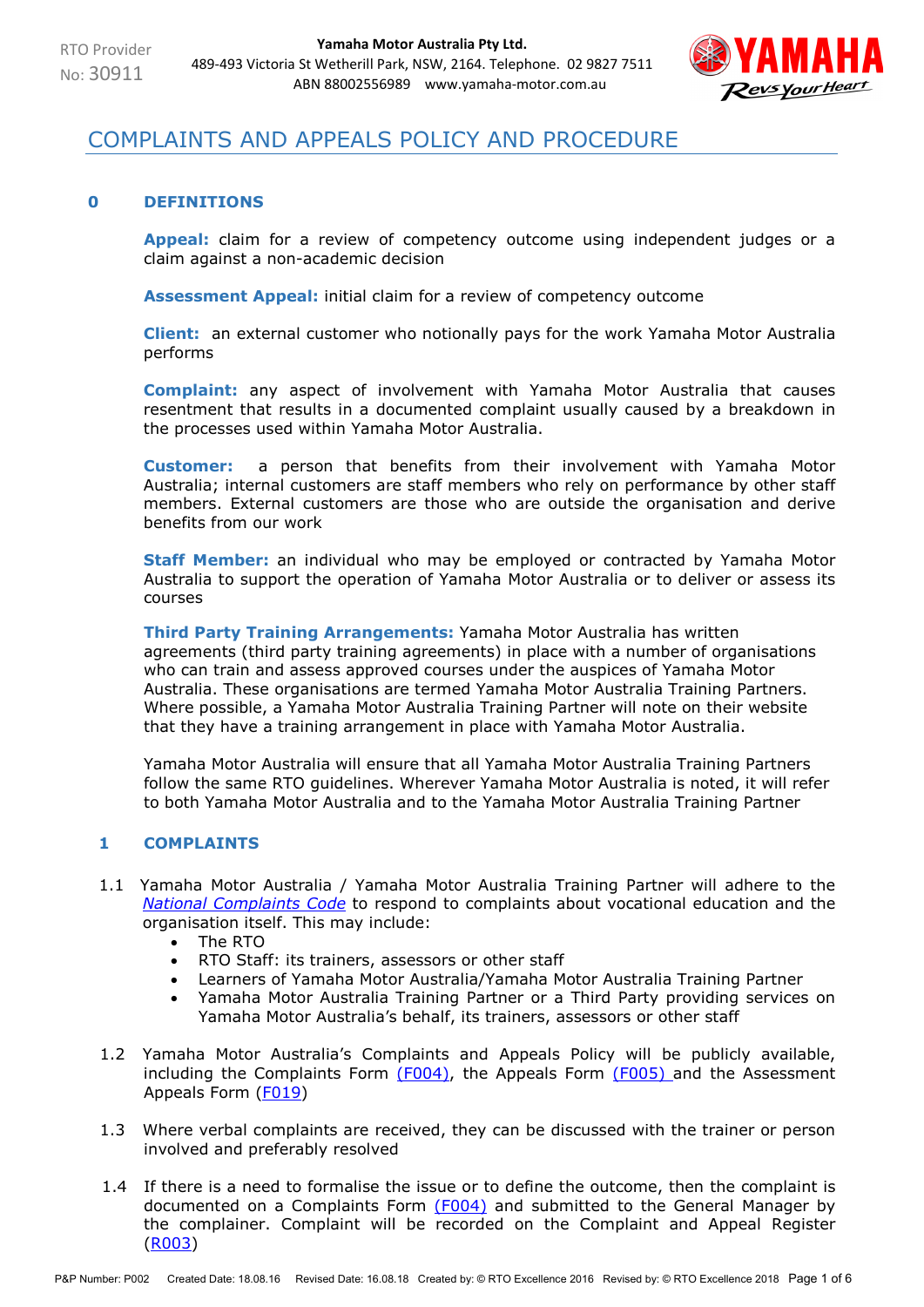

- 1.5 The complaint will be acknowledged in writing within 7 days to the person raising the complaint
- 1.6 Complaints cannot be anonymous because this is considered unfair as ongoing discussion cannot take place to resolve the issue between all parties
- 1.7 Yamaha Motor Australia will ensure the principles of natural justice and procedural fairness is adopted at every stage of the complaint and if required the appeal process. In the interests of transparency, the matter will be discussed with all parties involved
- 1.8 Information submitted to a trainer or any staff member is treated with respect and taken as an opportunity to improvement the organisation's practices and Management System. Privacy requirements and learner/ individual rights are maintained
- 1.9 Written Learner and Staff complaints, irrespective of the nature of the complaint, are advised to the Chief Executive Officer by the General Manager
- 1.10 Complaints either by Learners or Staff members lodged via a Complaints Form (F004) that have been found to be true and requiring system changes, are then recorded onto an Improvement Request  $(F010)$  by the General Manager for processing as required under Clause 2
- 1.11 Complaints must be investigated fairly and objectively by the General Manager or Chief Executive Officer in consultation with the Learner/complainant and all other stakeholders
- 1.12 Where a meeting is required via skype, telephone or in person, the complainant has the right to bring a support person to be present (someone to assist or speak for them) with them to the meeting as well as to assist during the complaint and appeals process. Yamaha Motor Australia will record notes of the meeting/s and copies will be provided to the complainant.
- 1.13 Details of the investigation are given in writing to the complainant stating the outcomes and reasons for the decisions made. The close out of the improvement request is noted on the Register of Continuous Improvement (R007). The subject of the complaint will then be then monitored for an appropriate period to confirm that the changes have been made successfully
- 1.14 A copy of the all documentation, in particular the complaint and the outcome, is placed in the electronic Complaints and Appeals folder. If involving a learner, a copy will also be placed in the learner's file
- 1.15 Privacy requirements and Learner/complainant rights are maintained. Yamaha Motor Australia will securely maintain records of all complaints and appeals and their outcomes
- 1.16 Where more than 60 days are required to process, and finalise the complaint, Yamaha Motor Australia will inform the complainant in writing why more than 60 days are required and will provide regular progress updates
- 1.17 The issue may result in a change being made to the policies and procedures manual, the staff handbook and the learner handbook as these are the mechanisms of control. Documents will be changed and all stakeholders will be kept in the loop until the final; documented change has been completed.
- 1.18 Where the resolution requires a documented change to policies and procedures, the General Manager notifies the Chief Executive Officer of the change to ensure that the procedure for document change as listed in the "Version Control Policy and Procedure" (P008) is followed with the appropriate records made
- 1.19 The complaints process will be subject to internal audit and to annual review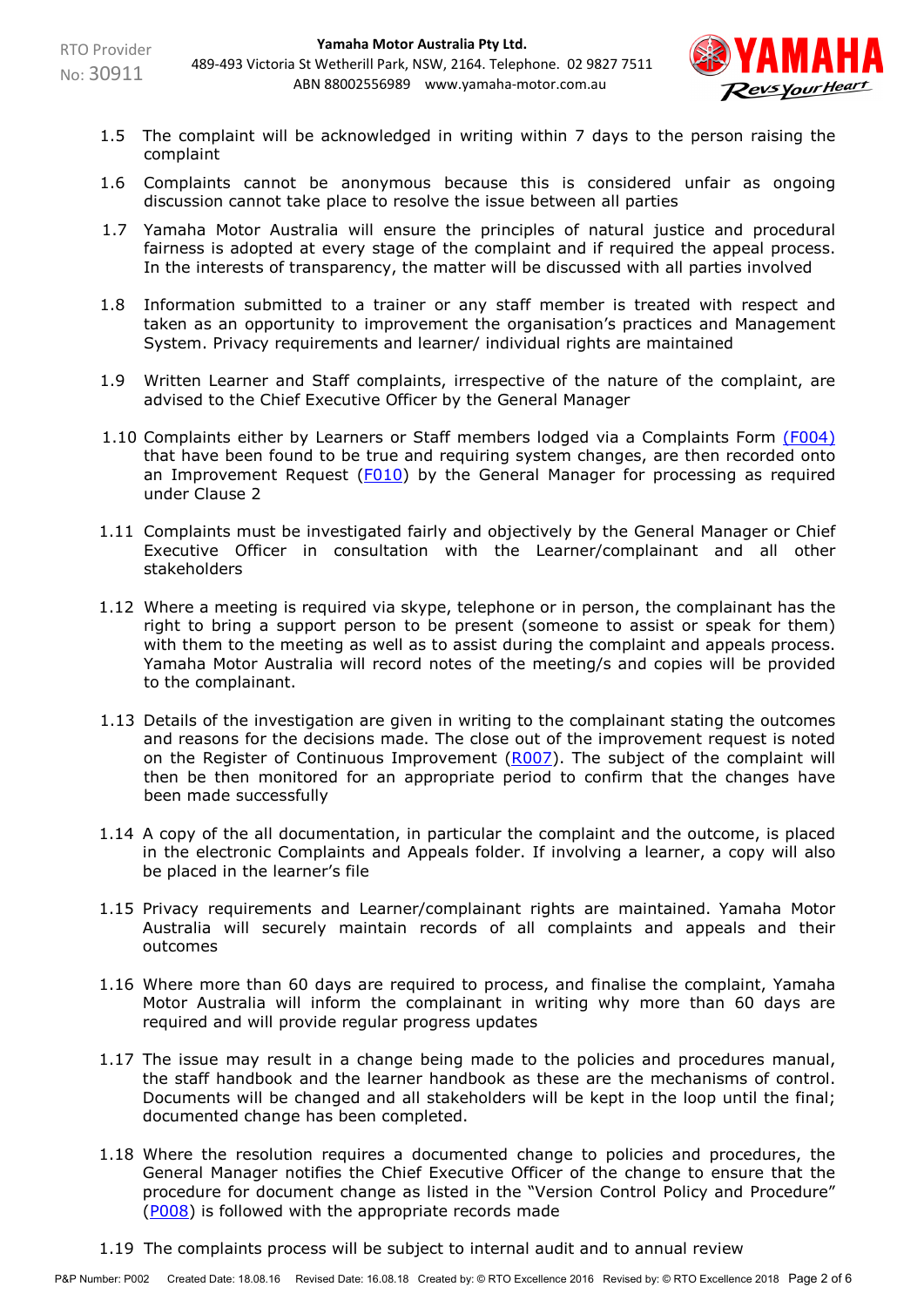

## **2 APPEALS FOLLOWING COMPLAINTS or ASSESSMENT APPEAL**

- 2.1 When the complaint is not resolved to the satisfaction of the complainant, they may lodge the complaint with an independent body. The Appeal will be recorded on the Complaint and Appeal Register (R003). The appeal will be acknowledged in writing to all relevant parties.
	- If the appeal is not received within 7 working days of the complainant receiving the decision regarding the outcome of the complaint, the matter will be considered closed
- 2.2 The complainant can select their own independent mediator
- 2.3 The cost (if applicable) of independent mediation is borne by Yamaha Motor Australia
- 2.4 If a Learner chooses to access independent mediation, then Yamaha Motor Australia shall maintain the Learner's enrolment until such time as the complaint/appeals process is resolved.
- 2.5 The person or body which hears the external complaint or appeal must be independent of, and external to, the registered provider. In order to be considered independent and external, the person or body would generally:
	- Be separated in structure from both parties involved in the complaints and appeals process
	- Have no personal or professional interest in the outcome of the complaints or appeals process
	- To have no influence on the policy setting of the provider
	- Be financially and administratively independent of the provider; and
	- Not have the same directors or managers as the provider.
- 2.6 When reviewing their external complaints/appeals handling process, a provider should ensure it is confident of its impartiality and that its procedures are fair and open.
- 2.7 If the complaints procedures listed in Clause 1 does not resolve the matter, or if the alleged offender is an active respondent to the appeal, then the complainant formally approaches the General Manager using the Appeals Form  $(F005)$  to request this appeals process be triggered
- 2.8 The General Manager will organise a meeting with the independent mediation agent, the Chief Executive Officer and the complainant
- 2.9 The General Manager assembles the following information or documents:
	- (a) Past Learner record;
	- (b) Attendance registers;
	- (c) Assessment tools and assessment data; and
	- (d) Any other supporting documents.
- 2.10 Where more than 60 days are required to process and finalise the appeal, Yamaha Motor Australia will inform the appellant in writing why more than 60 days are required and will provide regular progress updates
- 2.11 The matter is then referred to the independent mediator to whom the appellant may deliver their own version of the problem with a support person be present
- 2.12 The independent mediator then considers the issues raised and will attempt to resolve the appeal to the satisfaction of the appellant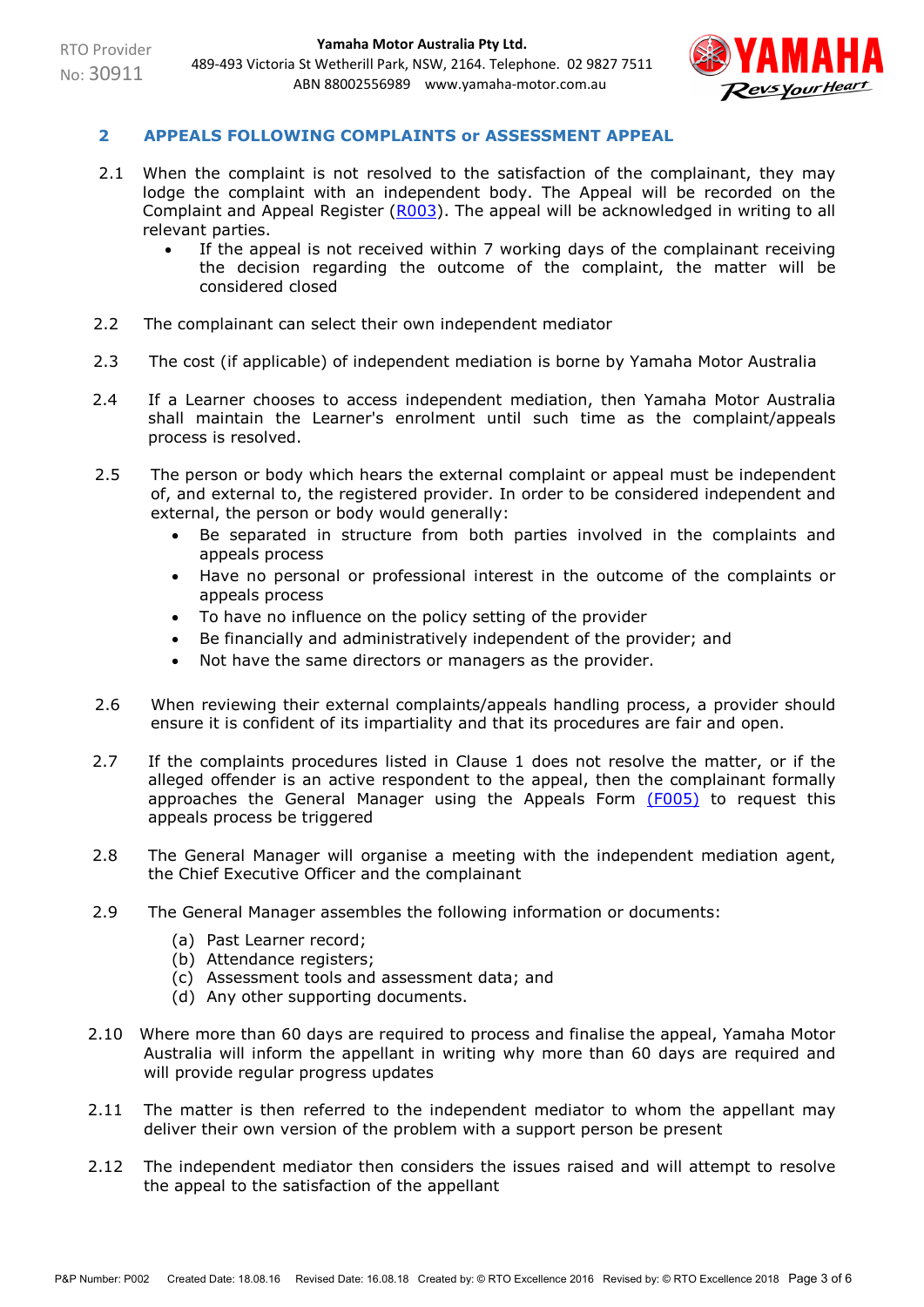

- 2.13 If this internal (or any external) complaint handling or appeal process results in a decision that supports the Learner, then the decision/corrective and preventive action shall be implemented
- 2.14 Complaints either by Learners or Staff members lodged via an Appeals Form (F005) that have been found to be true and requiring system changes, are then recorded onto an Improvement Request (F010) by the General Manager for processing
- 2.15 The submission and the final outcome of the appeal is recorded and communicated to all parties in writing, including the Chief Executive Officer. The communication must contain the outcome of the appeal and the reasons for the decisions made.
- 2.16 A copy of the all documentation and communication, in particular the appeal and the outcome, is placed in the electronic Complaints and Appeals folder. If involving a learner, a copy will also be placed in the learner's file
- 2.17 Other means of making a complaint including contacting Roads and Maritime, NSW Fair Trading and/or ASQA.

## **Services NSW**

[https://www.service.nsw.gov.au/customer-complaintsW](https://www.service.nsw.gov.au/customer-complaints)rite to: Customer Resolution Coordinator GPO Box 7057 Sydney NSW 2001 Phone [13 77 88](tel:137788) Via the online [Feedback form](https://www.service.nsw.gov.au/node/100) Email [info@service.nsw.gov.au](mailto:info@service.nsw.gov.au) In person at any Service NSW Service Centre

## **Fair Trading NSW**

<https://www.fairtrading.nsw.gov.au/help-centre/online-tools/make-a-complaint> Call 13 32 20 (8.30am to 5pm, Mon - Fri) From overseas, call +61 2 9895 0111 during the office hours above (GMT  $+$  10 hours).

## **ASQA**

ASQA info line on 1300 701 801between 9.00am and 7.00pm Eastern Standard Time (EST), Monday to Friday (dial +61 3 8613 3910 from outside Australia). <https://www.asqa.gov.au/complaints>

The Proper Officer ASQA Legal Services Level 10, 255 Elizabeth Street SYDNEY NSW 2000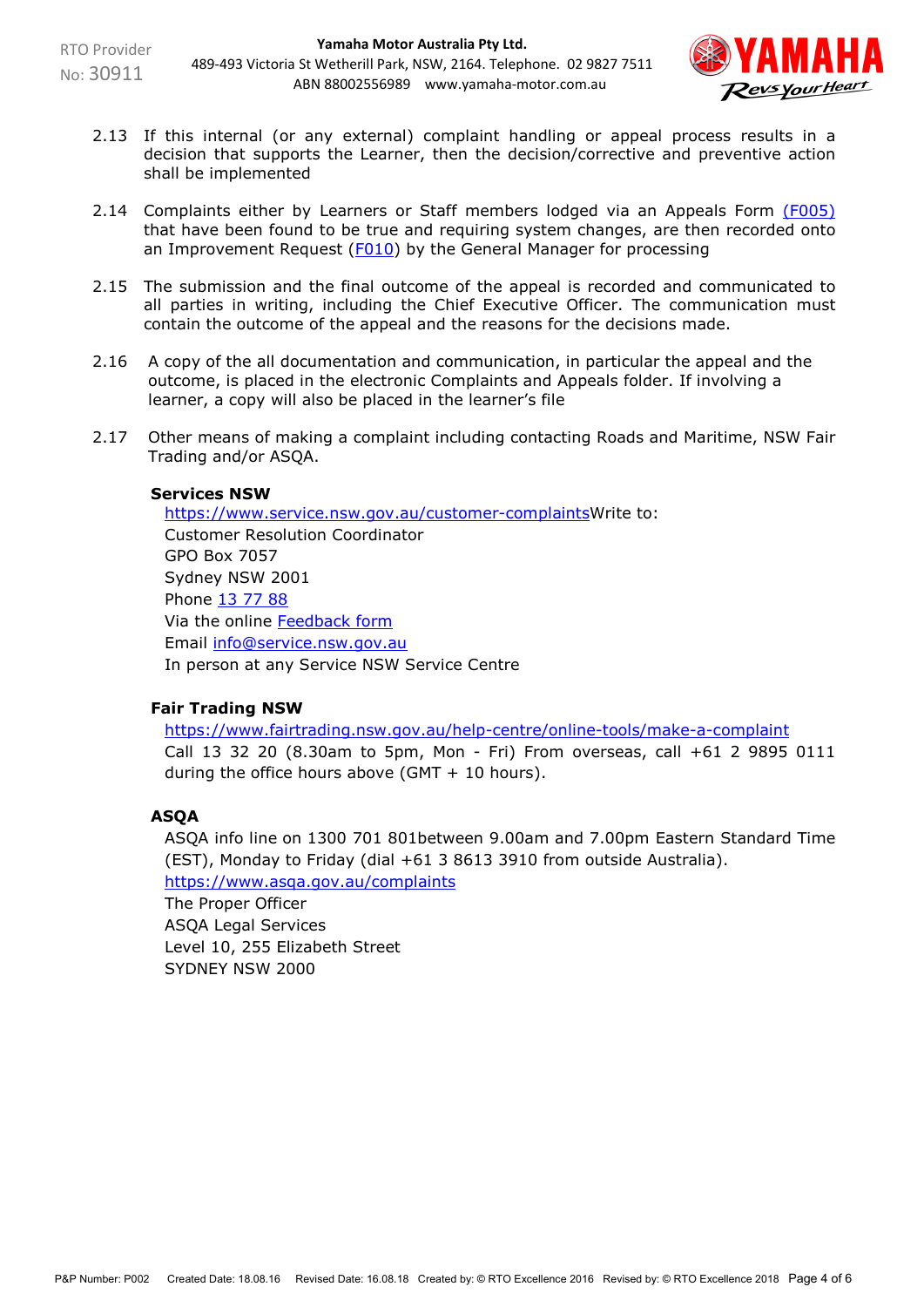

## **3 ASSESSMENT APPEALS**

#### **Scope**

For Learner's who wish to appeal against a final decision of an assessment:

- To not award a qualification on the grounds that:
	- o The Learner had been unsuccessful in all attempts to complete assessments to the required standard within the respective timeframe
	- $\circ$  The Learner had not completed or submitted all necessary assessment requirements for awarding purposes and the trainer/assessor and/or administrative staff have not been able to contact the Learner concerned after repeated attempts to finalise the matter
- 3.1 The Learner should verbally discuss the issue with their trainer/assessor to see if it can be resolved
- 3.2 If no resolution is reached, the Learner has the right to lodge an appeal against an assessment decision if they feel that the assessment decision is incorrect and/or they feel they were unfairly treated during an assessment and they have grounds for an appeal
- 3.3 Learners can lodge their formal assessment appeal by completing and submitting Assessment Appeals Form (F019) and including all supporting evidence that relates to the assessment appeal. To be lodged to Yamaha Motor Australia within 30 calendar days of the assessment result
- 3.4 All assessment appeal steps will follow the same process as per clauses 1 and 2. Note that the Assessment Appeals Form  $(F019)$  is used instead of the Complaint Form as noted in the steps of clause 1